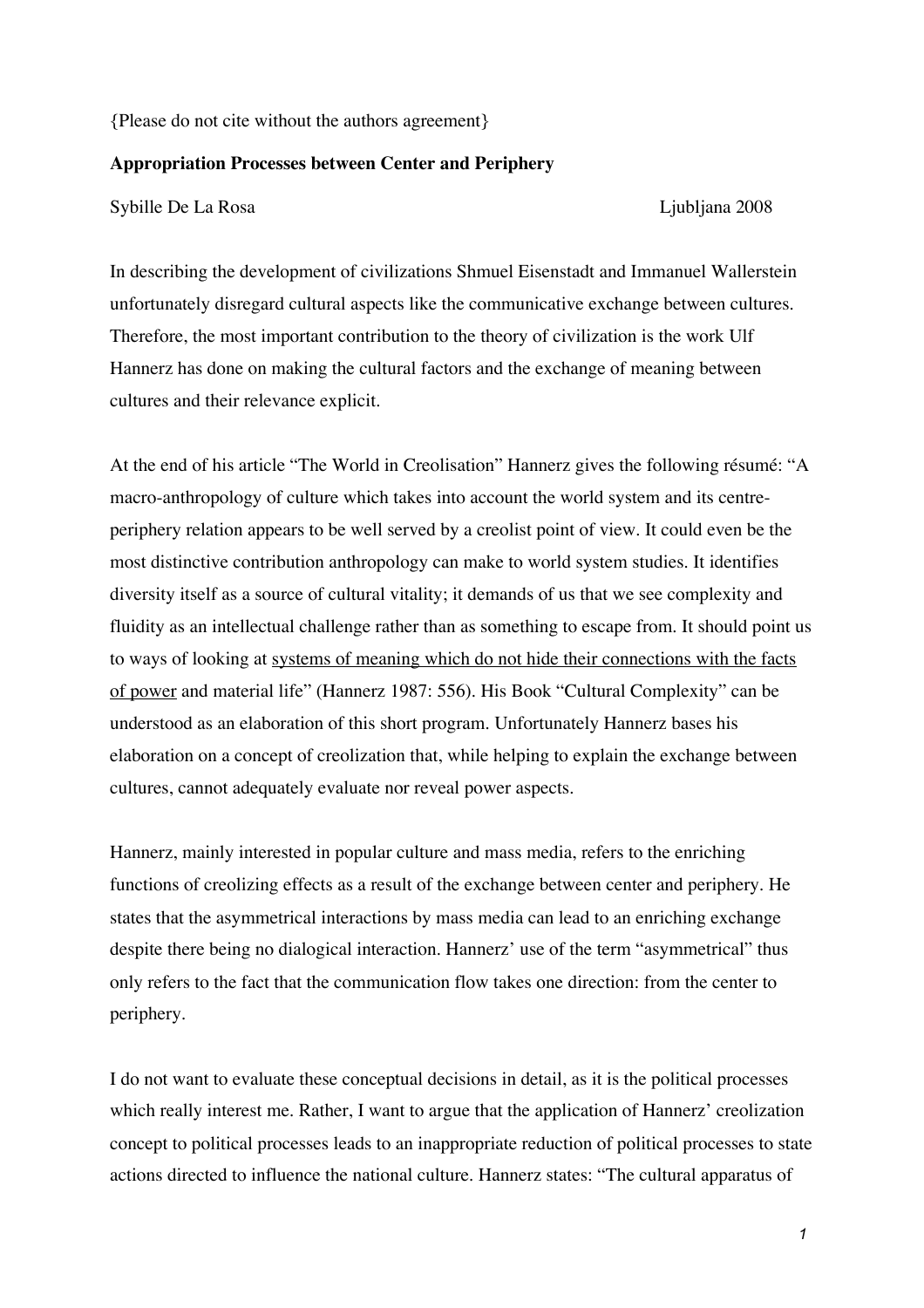the state, with its asymmetrical ordering of cultural flow, clearly has a major part in setting up the center/periphery relationships within a national culture, through media, schools, universities etc." (Hannerz 1992: 233). Hannerz neither contemplates the concept of civil society or other non-state actor possibilities to influence the state, nor can he draw from his concept any normative criterion to evaluate the asymmetrical center-periphery relations.

The lack of a normative criterion becomes visible when he describes the statebuilding process in Nigeria. He writes: "Like a great many Third World states, Nigeria is in large part a product of the global organizational process, especially as shaped by the rise and decline of colonialism. Because of the arbitrariness with which they were set up and their boundaries drawn, some observers would indeed argue that these are precisely states, not nations; local cultural traditions, as developed within the form of life framework, played not part in their definition" (Hannerz 1992: 233).

Provided that he does not want to draw a simple analogy between asymmetrical political relations and asymmetrical media relations between the western center and the non-western periphery, he does not have a normative criterion to argue why asymmetrical relations could be evaluated as inadequate or adequate when discussing intercultural exchange in the political sphere.

I want to argue that we need a concept that outlines which forms of exchange exist and when and why they could be adequate or inadequate in discussing power aspects. Hannerz, although very interested in meaning, does not pay attention to the fact that the institutional apparatus of the state is based on systems of meaning and semantics, for example democracy or rule of law. Instead of dismissing the problem that local cultures are not represented in the institutions of Nigeria by mentioning the asymmetrical possibility of creating a national culture through the state, it would be more interesting to take a look at the meaning systems on which institutions are based and to ask how they emerged, or if they were implemented by a colonial power or, as in the case of Afghanistan, by international actors. Further questions include how those meaning systems and semantics have been appropriated and from which actors, and which actors have been excluded from those appropriation processes and what effect this has on the processes of nation building and the public order.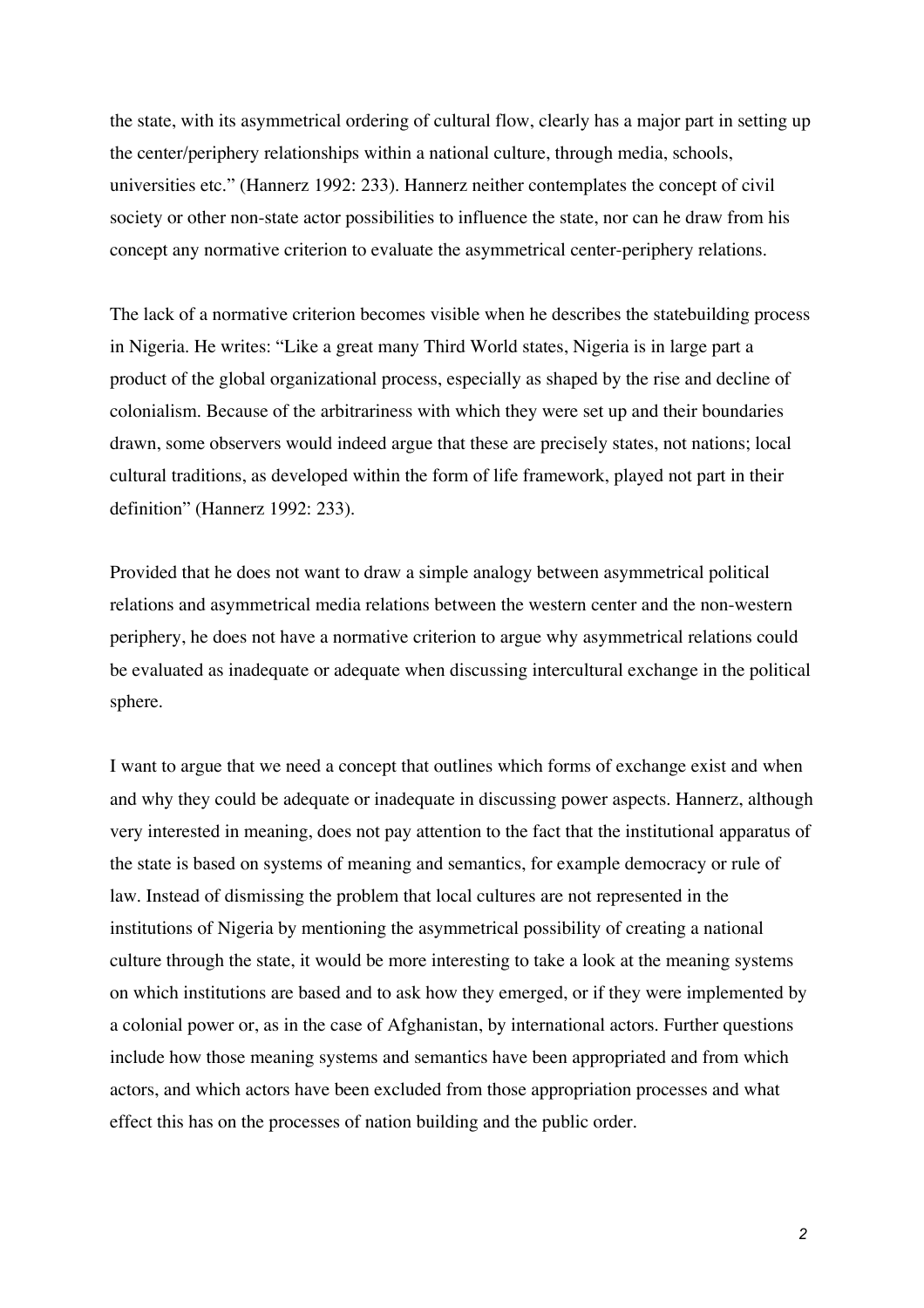Answering these questions requires a concept of creolizing aspects that allows more differentiations than the former linguistic concept of creolization as it is used by Hannerz. Therefore, I want to propose a concept that embraces different types of appropriation and a normative criterion to evaluate power asymmetries.

## **From Hegel to Gadamer**

Already Hegel uses the terms appropriation and assimilation in his works. In his writings about education he emphasizes the necessity of an authority that can liberate the subject from the coercion that is created by a reaction to the existing (Hegel § 187; Jaeggi 2005: 242). For Hegel education means that the child appropriates the consciousness of his parents. But the child is not restricted to the amplitude of their consciousness. The ambiguities between the real world and the world of the parents call on the child to reconcile the ambiguities in an active process of reorganization. Self-determination is thought to be a process of liberation in which the subject has to appropriate the "just given" and make it his own. This idea has been picked up by Marx. Real appropriation for him means plentifulness, which extends beyond property and includes the appropriation of meaning. Marx describes the idea of selfrealization as a process of appropriating the reference to the world. Alienation in contrast is characterized by the loss of control over products or doings.

The terms appropriation and alienation are also basic to the works of Kierkegaard and Heidegger. These philosophers also use the term appropriation as an active mode of reference to the world. In the hermeneutical tradition it was mainly Gadamer who picked up the term appropriation to refer to the need of an active handling of history (Gadamer 1990). Describing the process of appropriating history he faced problems, which are different than those faced in the discussion about intercultural communication processes. Nevertheless, scholars have criticized Gadamer for not differentiating between the terms appropriation and understanding because, when talking about intercultural communication this leads to the problem that every intention to understand the other ends up with the appropriation of the other (Kögler 1992: 120).

So if we want to draw on Gadamer's work, and this is precisely what I want to do, then it is necessary to indicate how it is possible to refer to the idea of an active process of selfrealization without equating appropriation with understanding. Therefore, I want to propose a concept that allows a differentiation between appropriation and understanding.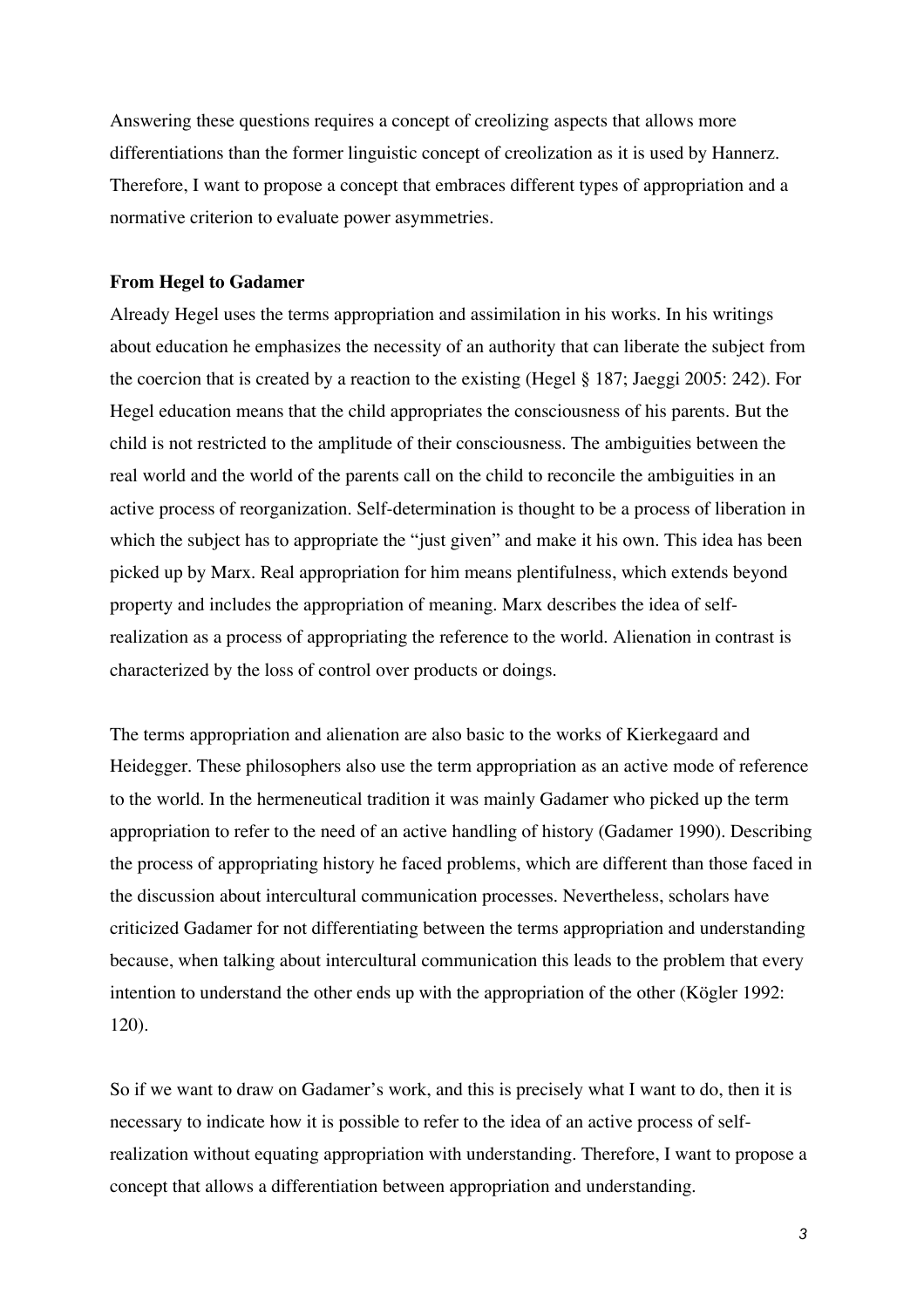## **Appropriation and Understanding**

Although the term appropriation has been used to refer to many kinds of sensual appropriation, in the following I will use it only to refer to linguistic appropriation processes. Those, I will argue, are constitutive to the human ability to learn and to human selfrealization. When those processes are disturbed or motionless this leads to experiences of alienation in the way we find them described in literature or political discourses in terms of experiences of heteronomy.

For a more precise definition of the term appropriation we can draw on Theunissen's definition of passive and active appropriation as two forms of apperception and Rahel Jeaggi's understanding of appropriation as a process (Jaeggi 2005).

Passive appropriation refers to an attitude and a type of learning that accepts the explication or the knowledge that is offered (Theunissen 1984: 108), for example by a teacher or the parents, without calling it into question. It is a constitutive element of learning a language or learning how to behave in our world, how to see the world, when we are children. Human actors learn all this through interaction with the people they live with. But they are not reduced to only this kind of learning. They also have the ability and necessity to create their own viewpoint and world description. This happens in an active appropriation process in which they reconcile the ambiguities between the real world, as they experience it, and their parents' worldview.

Active appropriation itself covers again two aspects: the alternative between refusal and reflexive adoption. Refusal refers to the possibility to reject the offered descriptions of the world; to decide actively not to be determined by these descriptions. This is the condition for the creative capability of self-determination, which is reached by reflexive adoption. Reflexive adoption is the capability to embrace the world descriptions or the knowledge that is offered human actors by other actors (Theunissen 1984: 108) in order to connect it with one's world description, though it might lead to some changes and re-organization processes in one's former world description.

Reflexive adoption can be divided into monological and dialogical adoption. Monological adoption is reduced to appropriation processes that take an idea or word from the other in order to connect it to one's own world description. Dialogical adoption in contrast initiates a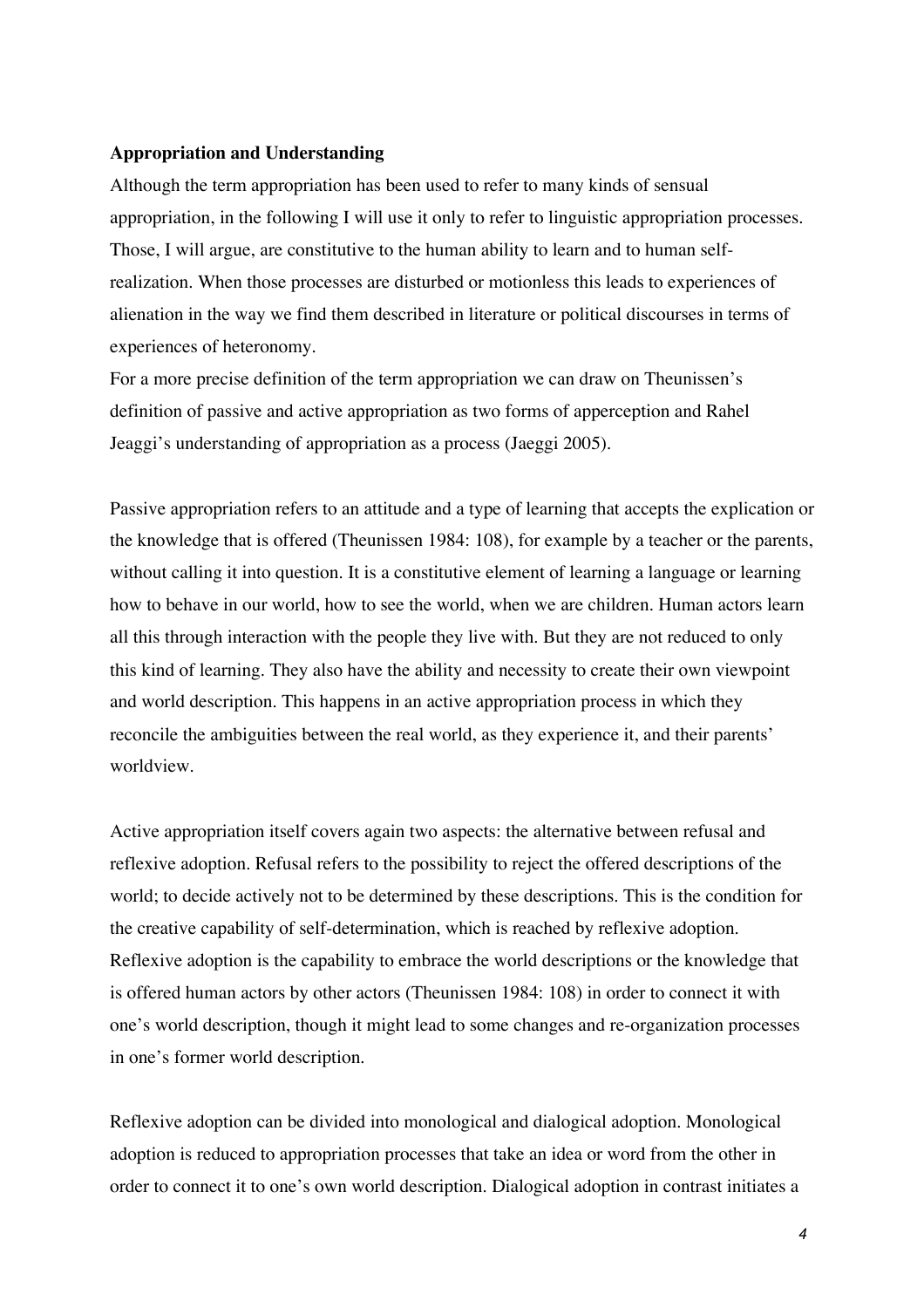process that leads to an analogous restructuring process in the world descriptions of both actors.

In sum, although there are moments in which we need passive appropriation, and I will discuss some of them later, its dominance leads to alienation effects. So what has to be determined is how to put those two capabilities in balance.

#### **The development of world descriptions and socially embraced appropriation processes**

Leontjew, Piaget and many psycholinguistic approaches which are drawing on them take the development of world descriptions as an internalization of meaning structures (Leontjew 1971, Piaget 1975 and Hildebrand-Nilshon 1980). Human actors learn during the ontogenesis three basic things: First, they learn to interiorize the existing signs and to give them a psychological form of existence. Second, they learn to represent inside their thinking the attitudes of the people who surround them, and third, they learn to compose a world description by a creative involvement with the physical and social world. One of the most informative descriptions of this process is given by George Herbert Mead and his concept of the dialogical self (Mead 1934). It is missing some aspects, which I cannot discuss here due to lack of time, but I would like to highlight some of the aspects upon which I can draw.

Constitutive to Meads concept of the process of identity formation is the capability of human actors to take the perspective of the other. An actor does not only know how the other will react, he also knows that the other knows and so forth. In the situation where both actors can draw on a shared worldview, taking the perspective of the other leads to a shared site of interaction. Therefore, Mead describes the development of self-consciousness and the emergence of a shared language as the two sides of one developmental process (Mead 1934 in Kögler 2007: 358). The ability to take the other actors perspective implies first that the other actor's perspective is understood, and second that it becomes part of the objectifying attitude towards one's self. The attitudes of other actors are always connected with their understanding of the world. Therefore, the actor has to represent different worldviews inside his thinking in order to be able to anticipate and understand the attitudes of other actors towards him.

This type of representation is not yet an active appropriation of the other actor's world description. The representation only has the function of making understanding or an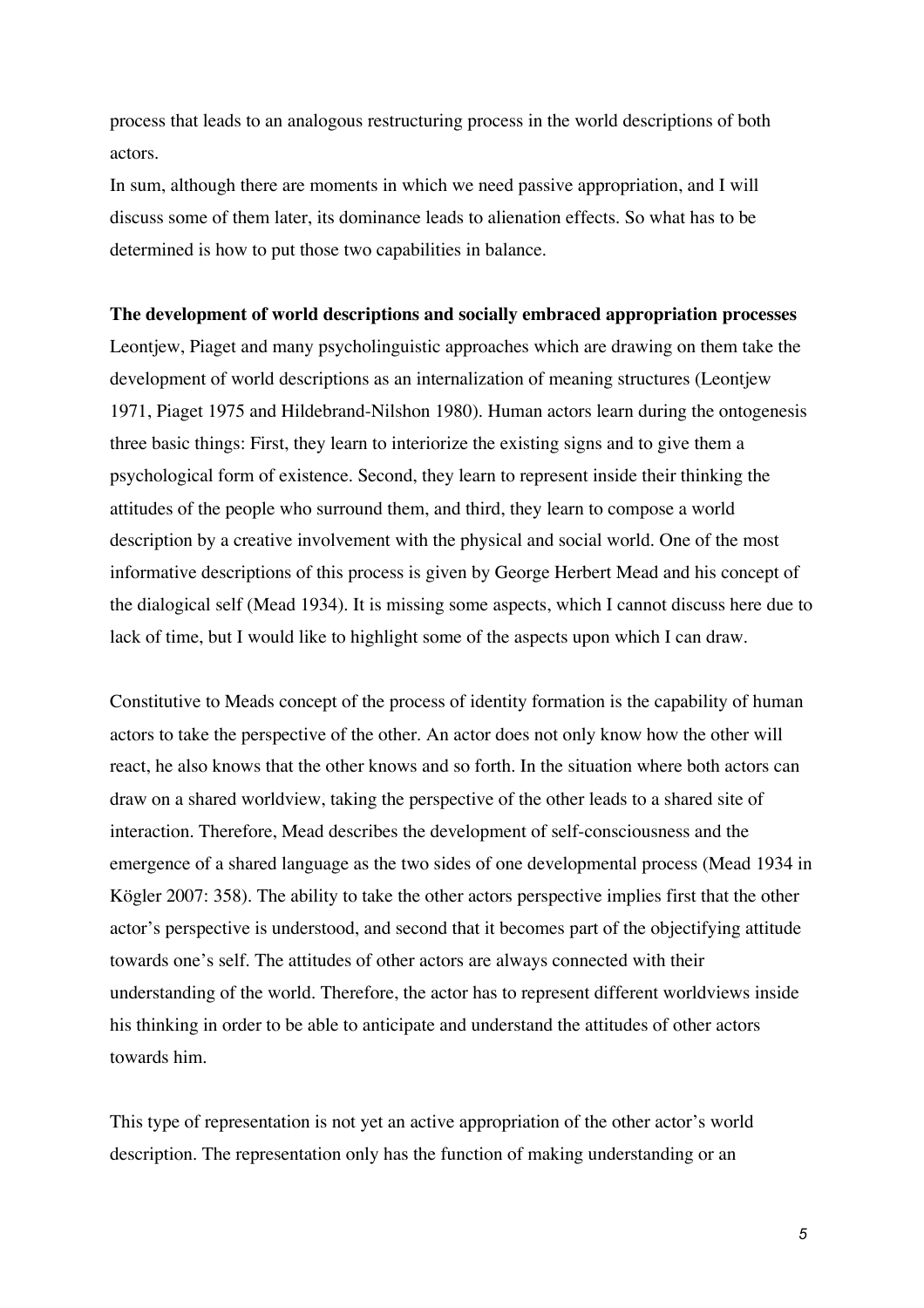anticipation of the other actors' actions possible. It is a passive form of representing the other actors worldviews inside us.

Active appropriation, in contrast, incorporates parts of the other actor's worldview into our own description of the world. The difference between passively representing and actively adopting is, for example, the one between a pacifist woman who understands the position of her friend who is a militant freedom fighter and a pacifist woman who adopts her friend's reasons and worldview and decides to become a militant freedom fighter herself.

In other words, human actors learn first to represent the expectations of the other inside their own thinking, and by doing so passively internalize the worldview of the other, and second, they learn to reconcile the expectations of the other or the resistance of the physical world with their own impulses and their description of the world. This process of reconciliation and connection can be understood as the active appropriation of history, language or semantics. Human actors are permanently confronted by the challenge of handling ambiguities which emerge when they accumulate new knowledge or new experiences. This process demands continuous re-organizations of the cognitive structures (Hildebrand-Nishon 1980: 227). In sum, this makes changes in their worldview and description necessary if the actor seeks to avoid ambiguities. Thus appropriation is an active process in which the actor creatively describes his view of the world (Jaeggi 2005: 56). This leads us to the assumption that selfrealization is only possible if the actor learns not simply to passively understand and represent the other actors worldviews, but also to actively adopt some aspects of the other actors viewpoint in order to build on his own personal world description.

Nevertheless, there is no need to assume that the actor loses his capacity to passively represent the other actors perspectives inside his thinking by growing up. On the contrary, he needs both capacities, the active as well as the passive one. There are moments and situations in everyday life where we need the capability of passive understanding. This, for example, is the case when we learn a foreign language or accumulate knowledge or simply read a science fiction novel.

In sum, if the self is seen as emerging through perspective-taking, a widespread misconception concerning the problem of intercultural understanding can be overcome. This is so because the dialogical self is intrinsically open, which means it can never be identified with one closed-off set of beliefs and practices. Rather, it has to be seen as a culturally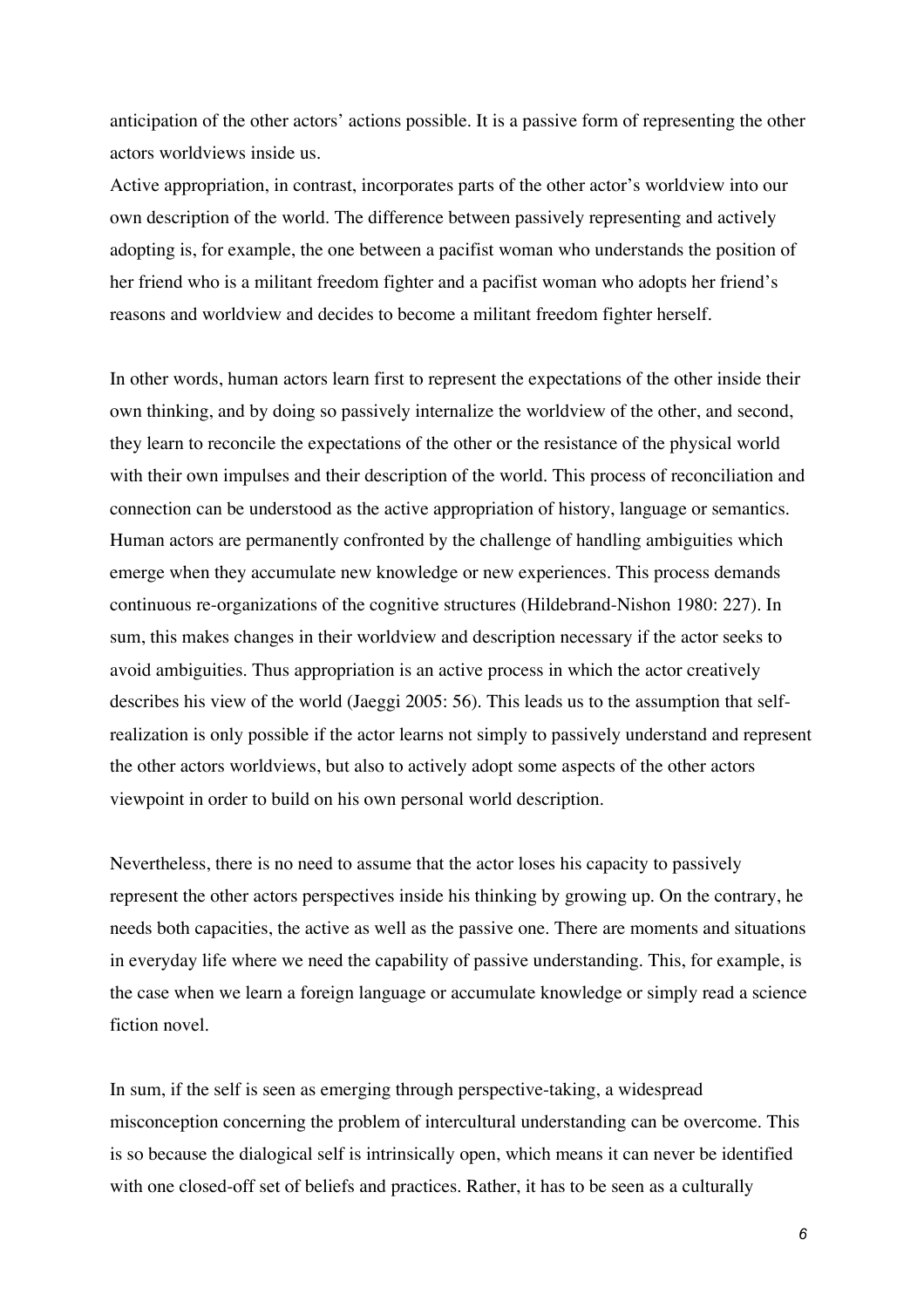situated one (Kögler 2007). Symbolic assumptions and social practices entail concrete meanings and establish particular attitudes, but the fact that they are appropriated by adopting them from the external source of social others implies that the self remains intrinsically tied to dialogical openness and a pluralism of perspectives, which the self represents inside himself.

Intercultural exchange is somewhat more difficult then intracultural understanding because it has to be clarified how actors who grew up in different languages and cultures can find or construct a shared site of meaning. My thesis is that human actors can represent in their thinking not just a plurality of worldviews but also a plurality of sign and meaning structures and social practices that are connected with them. Furthermore, this is possible without the immediate adoption of it into their own worldview, a condition that would lead to an instantaneous necessity of judging the validity of every utterance. How this is possible has to be explained in detail by a theory of meaning. I want to argue that Albrecht Wellmer can provide us with such a theory.

## **The coherence of worldviews**

Wellmer's considerations help us to conceptualize intercultural understanding in a way that separates the meaning of speech acts from its truth (Wellmer 2007: 107). Speaking about intercultural communication, the interpreter has to interpret speech acts as true, in the sense of coherent to the shared social practices in the place the language is practiced. Without this assumption he cannot understand the foreign language as a coherent system of meaning. As soon as the interpreter can find some shared assumptions in the sense of appropriate speech acts about the situation, communication in a shared language becomes possible. Then speech acts can be understood, not because they are true in the eyes of the speaker, but because in the eyes of the interpreter, they fit coherently into the biographical, personal or social context of the situation.

To understand the intention of a speaker in another language and culture the interpreter has to not only learn the foreign language, but he has to "learn" the reasons a speaker can have for his utterance, in order to understand the context in which the speaker placed his speech act. This requires the ability to bracket his own perspective and reasons and to take the perspective of the other; this is similar to what we do when we read a fictitious novel. To understand a fictitious novel requires us to have the capability of bracketing our own justifications, reasons and normative benchmarks and following the indications the narrator gives us.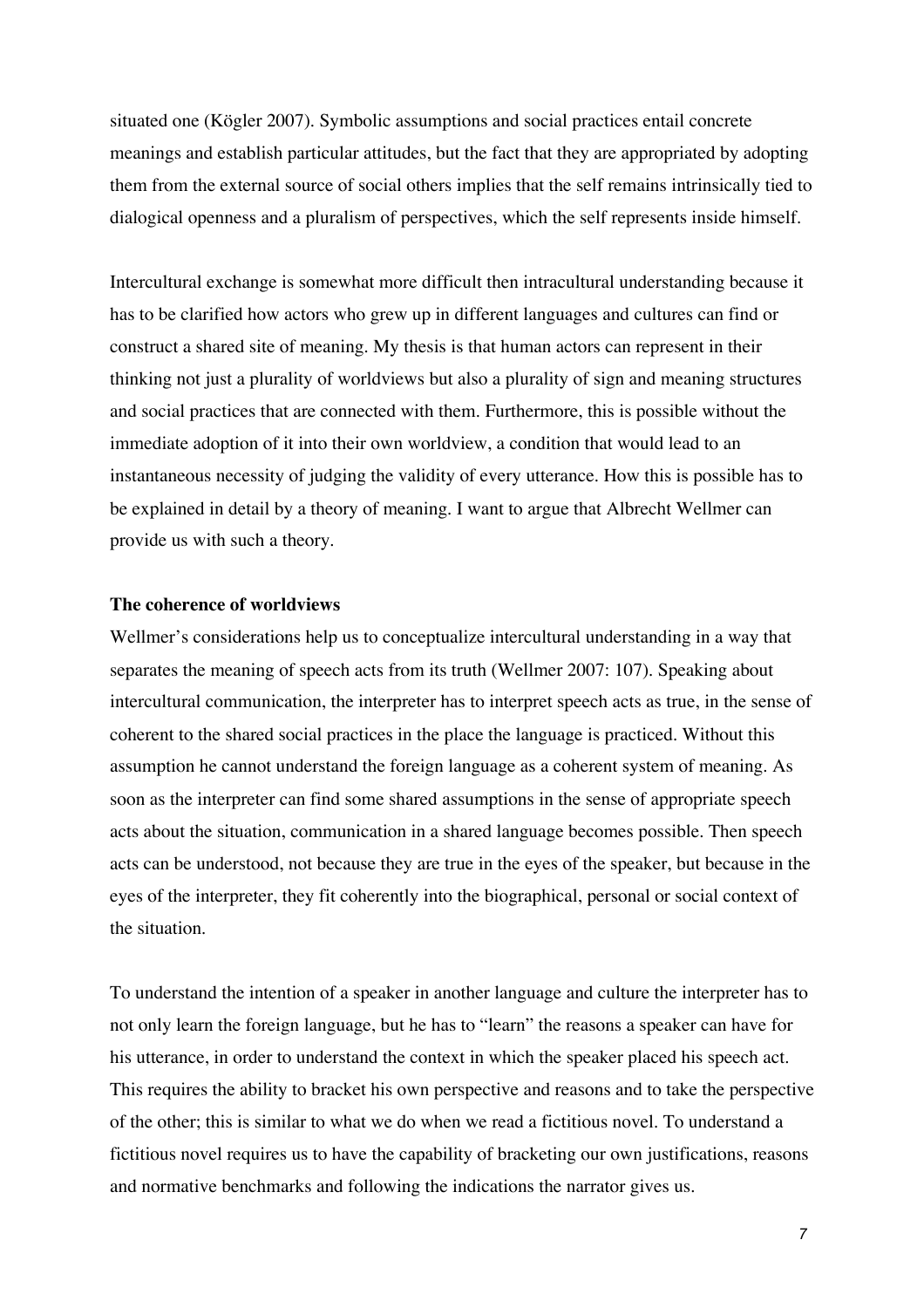Not even a speaker and an interpreter who share a language and a cultural background will have a completely identical meaning structure on their disposal. The shared meanings are always only partial and have to be negotiated over and over again (Wellmer 2007: 108). Between a speaker and an interpreter of different languages this process is even more extensive and requires the disposition to learn not only the terms of a language, but also the reasons which go along with speech acts.

Intercultural understanding is only possible if the interpreter learns the conventional meaning of the term, its meaning as part of the structure of the sentence, and its context. He has to learn the new system of terms and sentence structures and the possibly varying belief structure and then represent them inside himself. Once he has found access to the foreign language, the interpreter can build on a meaning and belief structure that is relatively independent from his mother tongue. He can switch between the two languages and their context depending on the situation. $<sup>1</sup>$ </sup>

I am referring to the relative independence of two languages and their context, because, as we have seen earlier, it is up to the interpreter how separate he keeps the two belief structures and languages. This is because the interpreter can choose between the active appropriation of a word or idea, meaning he can incorporate it into his own horizon, or he can simply represent it in his thinking and leave words and ideas in their context.

Assuming two creative and open conversation partners, there is a third possibility. They can build on a new, shared horizon in between the two languages and cultures, avoiding the sheer appropriation of terms and ideas into one or the other horizon by initiating a dialogical appropriation process in which they create a new shared world description.

### **Appropriation processes between centre and periphery**

 $\overline{a}$ 

To present an alternative concept to Hannerz's approach of creolization and to indicate the differences of the two alternatives of talking about concrete situations is difficult in this very

*<sup>1</sup> Aneta Pavlenko has shown this empirically by her investigations of multilingualism (Pavlenko 2005).*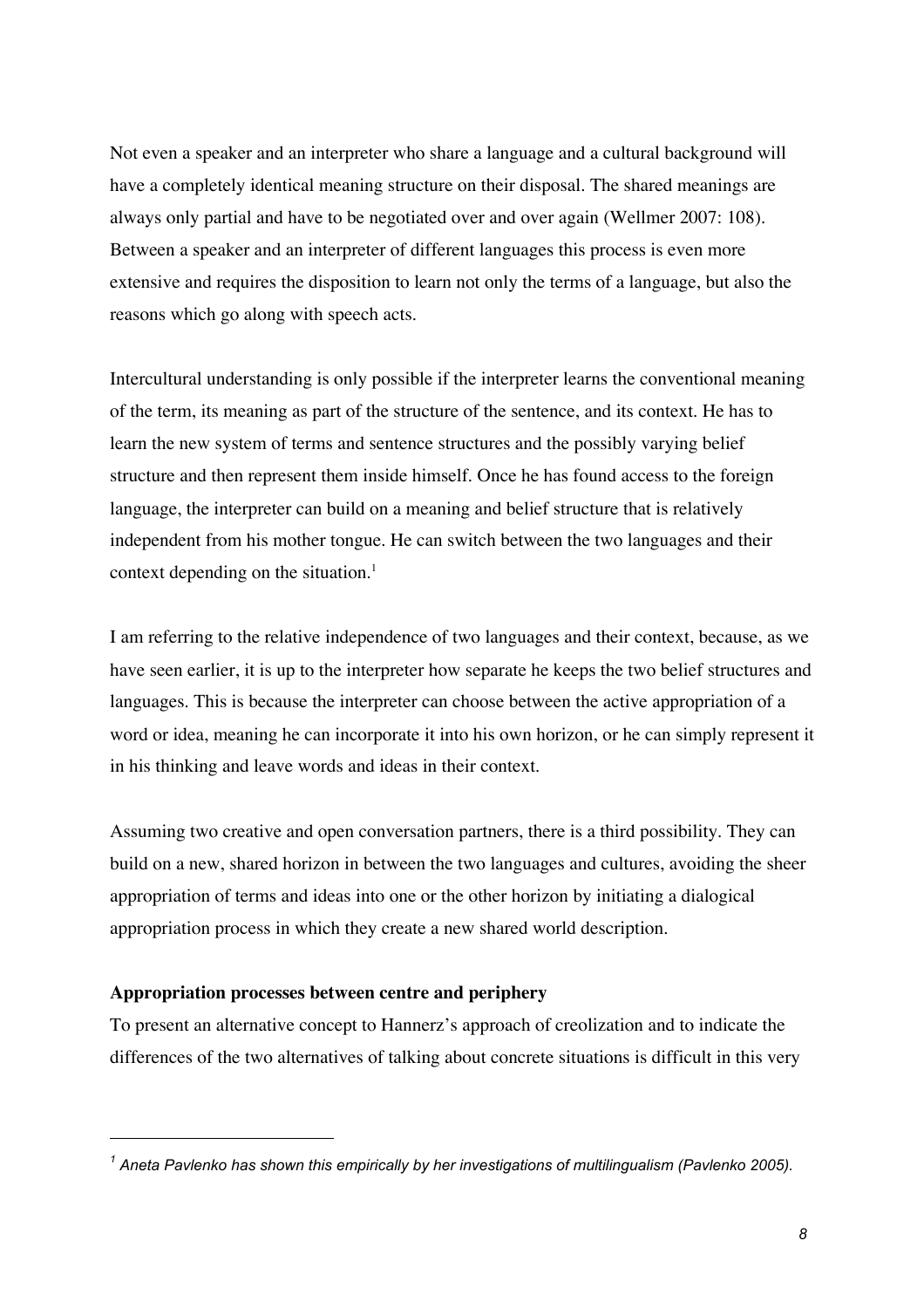short time. Therefore, I will conclude with one commonality and one difference that result from the work with the concept of appropriation that I introduced.

In conclusion, Hannerz's assumptions about mass media exchanges stay, in a somehow more detailed way, valid. Because the addressee has a variety of possible reactions to the offers of mass media, we can speak of perhaps not enriching but stimulating aspects. The addressee can firstly actively refuse mass media as a whole or just parts of its messages, secondly he can actively appropriate words or ideas and adopt them to his own world description, thirdly, he can passively appropriate them and put them in the place of his former worldview, and finally, he can represent the perspectives transported by mass media in his thinking as one of many perspectives. Clearly this form of exchange is limited to a monological form of appropriation, and it does not permit a dialogical form of appropriation, which could enable societal learning processes and allow the emergence of not just self-determined but also shared world descriptions. Expecting this from mass media would mean expecting too much of the possibilities of mass media. But, in discussing nation building processes it is not enough to point to the vital effects of asymmetries the way Hannerz has done, and so we have arrived at the main difference that results from working with the appropriation concept I have introduced.

When we refer to nation building processes, we speak about the emergence of political institutions that are supposed to establish political order and assure its persistence. Institutions can meet this task only when they are connected with socialization processes, social practices, shared semantics (Göhler und Kühn 1999, Rehberg 1990), and therefore shared meanings. To provide these connections becomes even more difficult when the institutional settings come from another culture, because the normative benchmarks of the institutions and society may be very different. Therefore, I want to conclude that bringing, for example, western institutions to non-western countries has to be accompanied by a creative appropriation process which allows the society in question the creation of a self-determined perspective on the world and its institutions. If they are not given the freedom to do so, those institutions will not develop integrative functions, and they will stay a foreign body with perhaps their only function being to cover informal practices.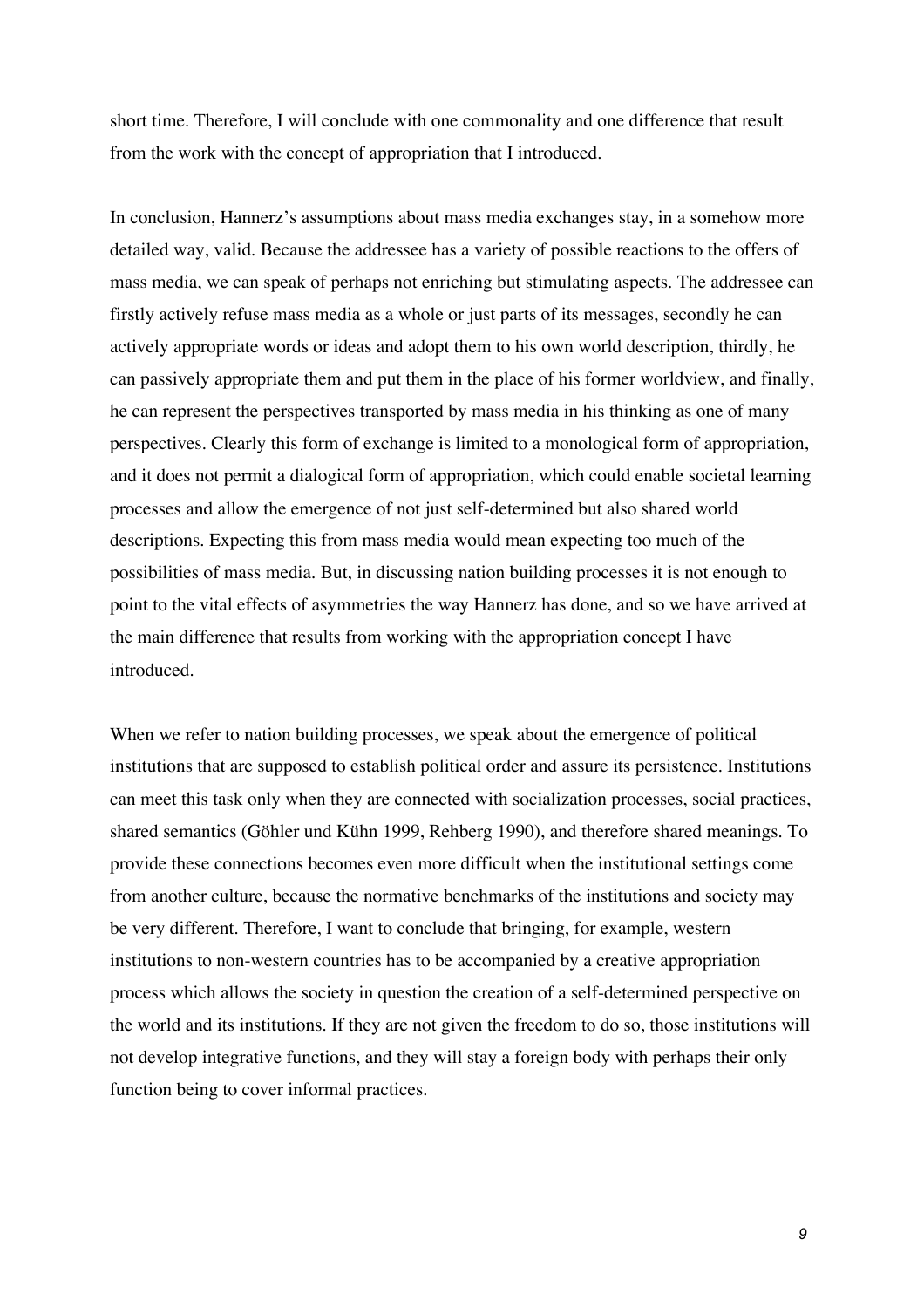# **References**

Düsing, Edith (1986): Intersubjektivität und Selbstbewusstsein. Behaviorisitsche, phänomenologische und idealistische Begründungstheorien bei Mead, Schütz, Fichte und Hegel. Köln.

Gadamer, Hans-Georg (1990): Wahrheit und Methode. Grundzüge einer philosophischen Hermeneutik.

Göhler, Gerhard, Kühn, Rainer (1999): Institutionenökonomie, Neo-Institutionalismus und die Theorie politischer Institutionen. In: Thomas Edeling/Werner Jann/Dieter Wagner (Hg.): Institutionenökonomie und Neuer Institutionalismus. Opladen, S. 17-43.

Hannerz, Ulf (1992): Cultural Complexity. Studies in the Social Organization of Meaning. New York.

Hannerz, Ulf (1987): The World in Creolisation. In: Africa: Journal of the International African Institute, Vol. 57, No. 4, pp. 546-559.

Hildebrand-Nishon, Martin (1980): Die Entwicklung der Sprache. Phylogenese und Ontogenese. Frankfurt am Main.

Jaeggi, Rahel (2002): "Aneignung braucht Fremdheit: Überlegungen zum Begriff der Aneignung bei Marx" In: Texte zur Kunst, Nr. 46, Juni.

Jaeggi, Rahel (2005): Entfremdung. Zur Aktualität eines sozialphilosophischen Problems. Frankfurt am Main.

Kögler, Hans Herbert (1992): Die Macht des Dialogs. Kritische Hermeneutik nach Gadamer, Foucault und Rorty, Stuttgart.

Kögler, Hans Herbert (2007): Roots of Recognition: Cultural Identity and the Ethos of Hermeneutic Dialogue. In: Kanzian,Christian (Hrsg.): Cultures. Conflict-Analysis-Dialogue: Proceedings of the 29th International Ludwig Wittgenstein-Symposium in Kirchberg, Austria. S. 353-371.

Leontjew, (1971): Probleme der Entwicklung des Psychischen.

Pavlenko, Aneta (2005): Emotions and multilingualism. Cambridge.

Piaget, Jean (1975): Der Aufbau der Wirklichkeit beim Kinde.

Rehberg, Karl-Siegbert (1990): Eine Grundlagentheorie der Institutionen: Arnold Gehlen. Mit systematischen Schlussfolgerungen für eine kritische Institutionentheorie. In: Gerhard Göhler/Kurt Lenk und Rainer Schmalz-Bruns (Hg.): Die Rationalität politischer Institutionen. Interdisziplinäre Perspektiven. Baden-Baden, S. 115-144.

Theunissen, Michael: Produktive Innerlichkeit. In: Frankfurter Hefte, extra 6 (Dezember 1984), S. 103-110.